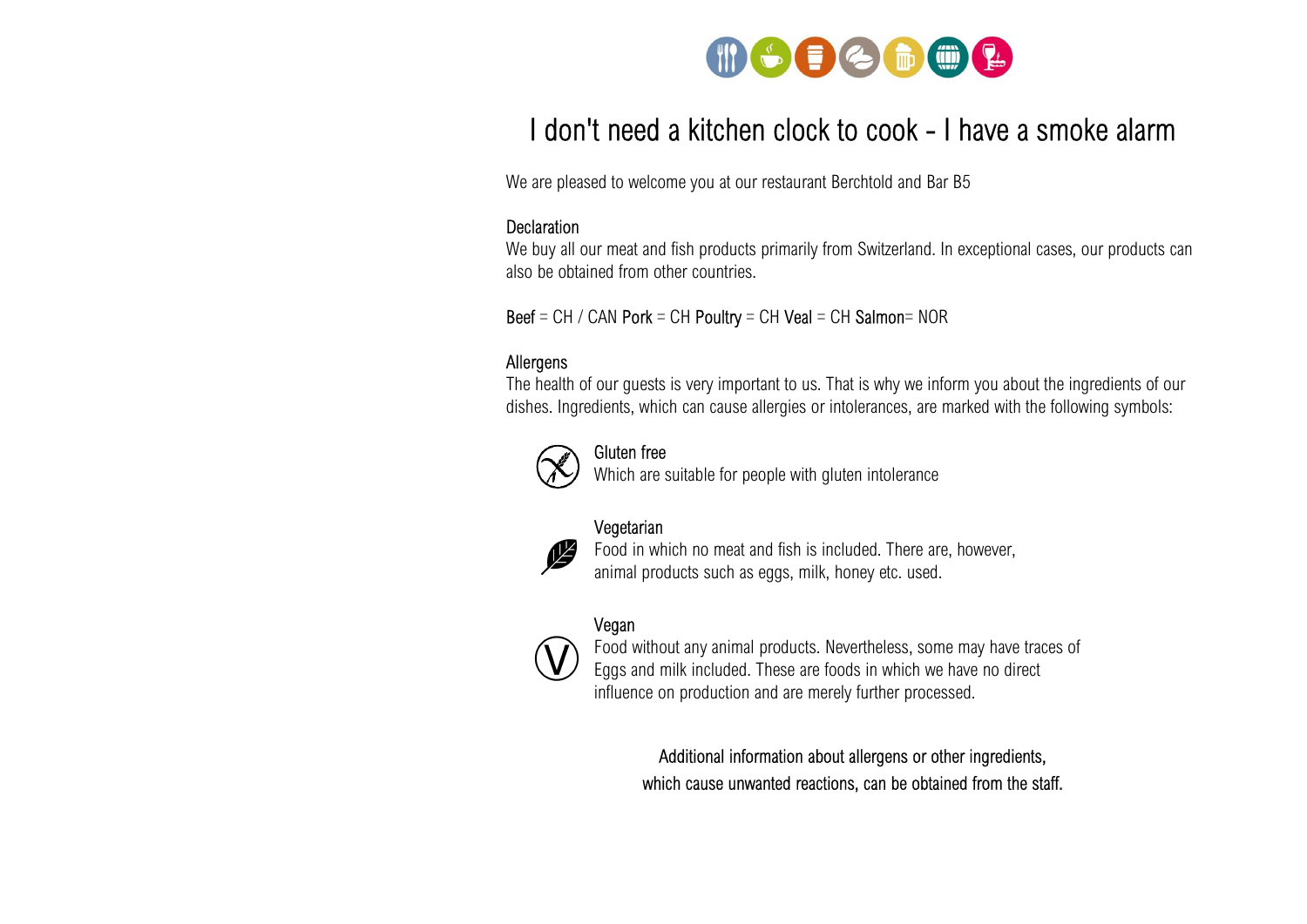

# Salad's

| Green salad with apple and melon slice $\mathscr{B} \otimes$<br>Seed mix and house dressing                           |       | <b>CHF</b>               | 9.50           |
|-----------------------------------------------------------------------------------------------------------------------|-------|--------------------------|----------------|
| Mixed salad with house dressing <b>P</b><br>and seed mix                                                              |       | <b>CHF</b>               | 10.50          |
| Cucumber-asparagus-avocado salad with house dressing $\mathcal{L} \cup \mathcal{L}$                                   |       | <b>CHF</b>               | 19.50          |
| New potato salad with radishes, sugar snap peas $\mathcal{P}(\mathcal{V})$<br>sunflower seeds and dill                |       | <b>CHF</b>               | 15.50          |
| Caesar salad with crispy iceberg lettuce, chicken slices and bacon<br>Caesar dressing, parmesan and homemade croutons | small | <b>CHF</b><br>CHF        | 17.50<br>21.50 |
| B5 Salad $\otimes$<br>Mixed salad leaves with chicken strips and sweet chili sauce                                    | small | <b>CHF</b><br><b>CHF</b> | 17.50<br>22.50 |

# Soup's

| Soup of the day (we are happy to explain you today's offer)   | <b>CHF</b> | 9.50  |
|---------------------------------------------------------------|------------|-------|
| Asparagus soup with wild garlic topping $\mathscr{B} \otimes$ | <b>CHF</b> | 10.50 |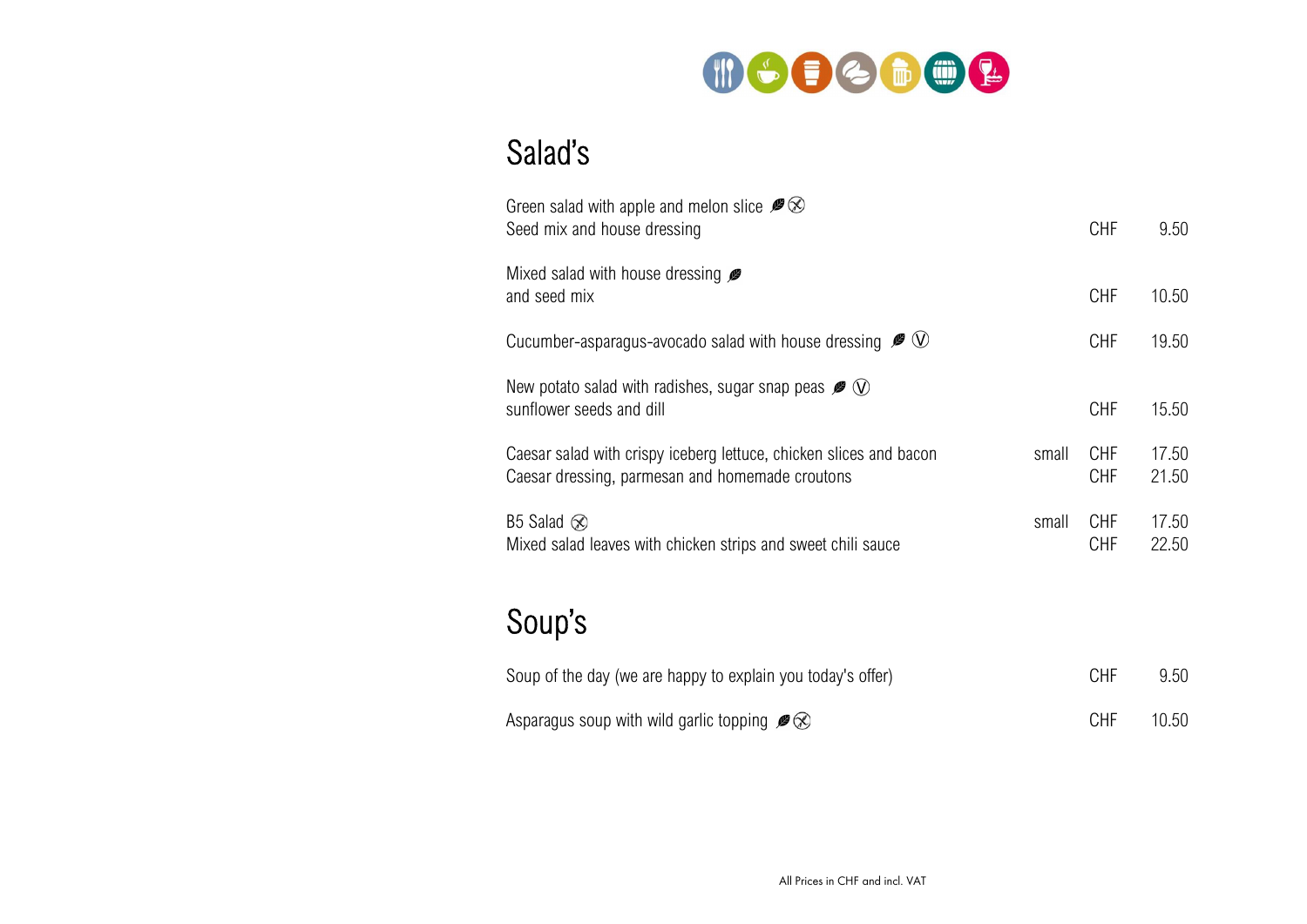

## **Starters**

| Fresh asparagus $\mathscr{B}$                                                                                                                  | small | CHF                      | 21.50          |
|------------------------------------------------------------------------------------------------------------------------------------------------|-------|--------------------------|----------------|
| with homemade sauce Béarnaise                                                                                                                  |       | <b>CHF</b>               | 29.50          |
| $\rightarrow$ with fresh raw ham                                                                                                               |       | $+$ CHF                  | 2.50           |
| Planted tartare with a salad bouquet $\mathcal{P}(\mathcal{V})$                                                                                |       | <b>CHF</b>               | 17.50          |
| served with crispy tomato bun                                                                                                                  |       | <b>CHF</b>               | 25.50          |
| Beef tartare with homemade sea salt butter and herb granita<br>served with crispy "Chnebeli-bread"<br>refined with cognac, whisky, or calvados | small | <b>CHF</b><br><b>CHF</b> | 21.50<br>29.50 |

# Vegetarian & fish

| Nordic style tagliatelle<br>with diced salmon, dill sauce and sautéed cherry tomatoes     | <b>CHF</b> | 27.50 |
|-------------------------------------------------------------------------------------------|------------|-------|
| Ravioli stuffed with tomatoes and mozzarella <b>P</b><br>Homemade wild garlic pesto sauce | <b>CHF</b> | 27.50 |
| Asparagus risotto with tarragon $\mathscr{B}$<br>served with parmesan flakes and arugula  | <b>CHF</b> | 25.50 |
| Homemade wild garlic gnocchi $\mathscr{B}$<br>with colorful cherry tomatoes               | CHF        | 25.50 |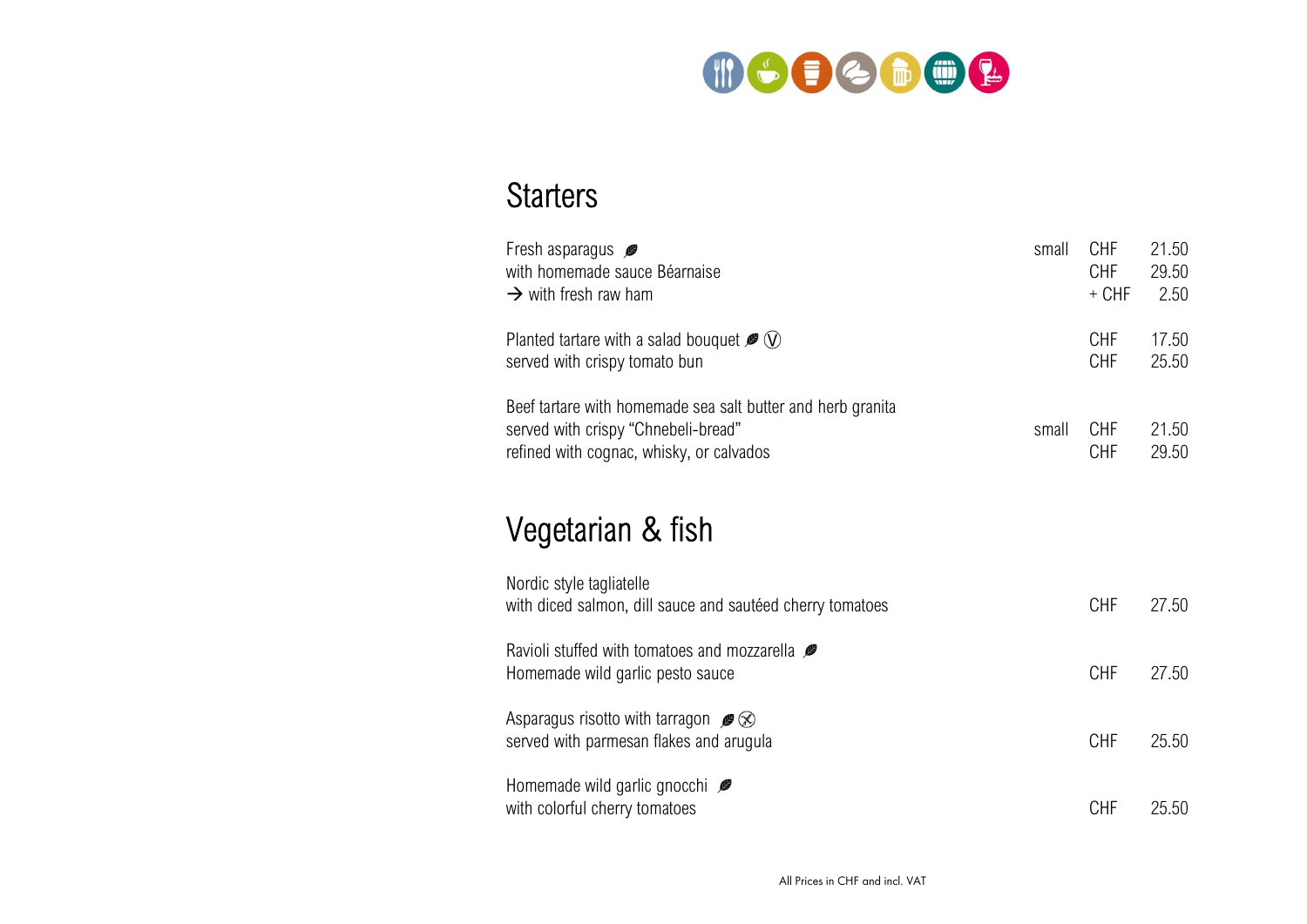

## Burger parade

| The Classic - with Swiss-Prime beef in a burger bun<br>- fried egg, bacon, brie, lollo rosso, tomato and pickles                  | <b>CHF</b> | 27.50 |
|-----------------------------------------------------------------------------------------------------------------------------------|------------|-------|
| The Northman - with salmon in a poppy seed bun<br>- Radishes, onions, baby spinach and tomato                                     | <b>CHF</b> | 26.50 |
| The Gardener - with a vegetable paddie in a sesame bun $\mathcal{P}(\mathcal{V})$<br>- Lollo Rosso, leek, onion, tomato, cucumber | <b>CHF</b> | 27.50 |
| The Intensive - with Tomme Vaudoise in a sesame bun $\mathscr B$<br>- Garlic, onions, baby spinach, tomato and basil              | <b>CHF</b> | 25.50 |
| The Oriental – with Swiss-Prime beef in pita bread<br>- Avocado, peperoncini, rocket, cucumber, tomato                            | CHF        | 27.50 |

### Choose a sauce/dip

- Homemade Curry Ketchup
- Tartar Ø
- Barbecue **@**
- Salsa Gonzalez  $\mathscr{B}(\mathbb{V})$
- Vegan Chipotle Sauce  $\mathscr{B}(\mathbb{V})$
- $\rightarrow$  the sauce comes to you separately, including fries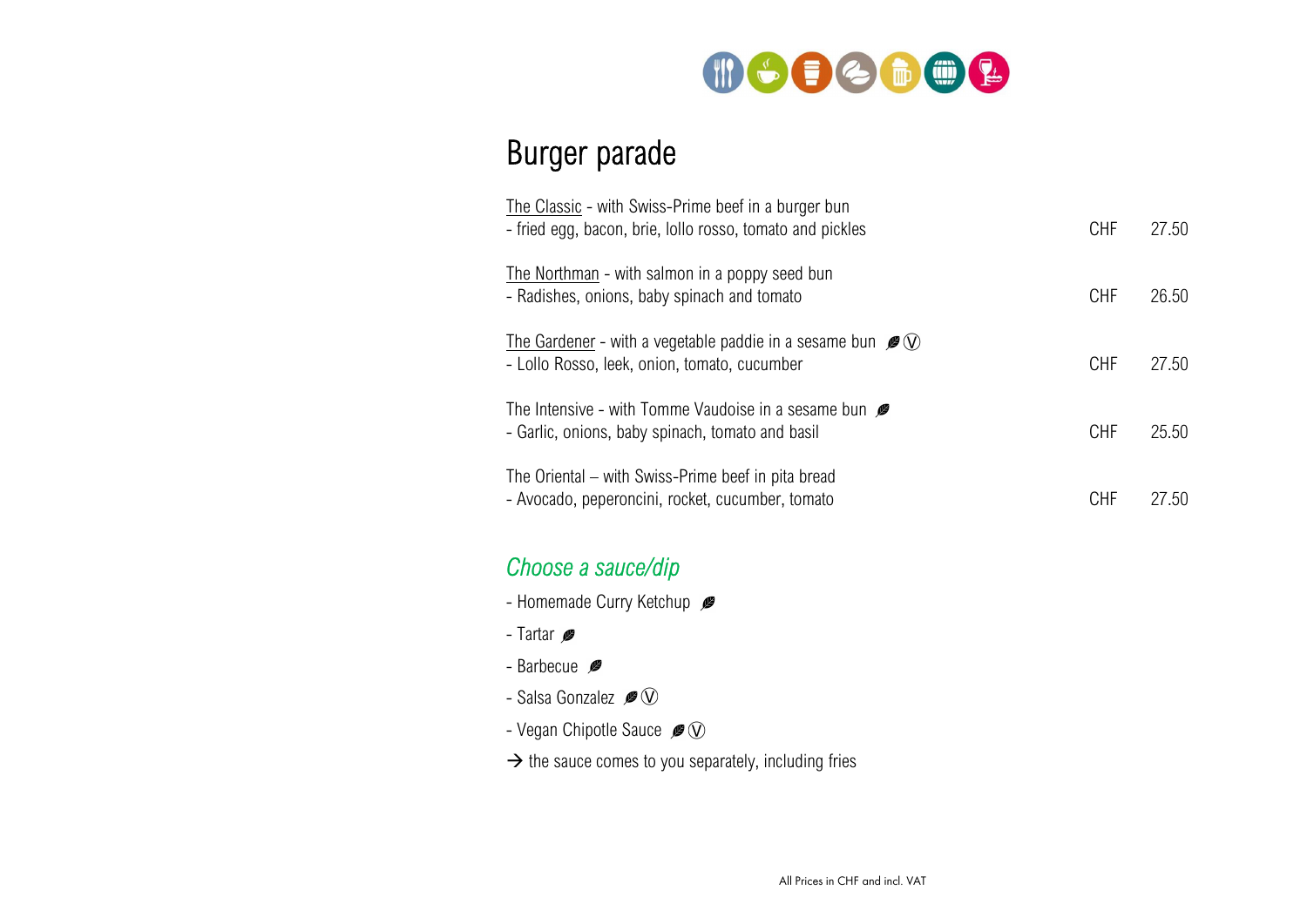

## Meat & poultry

| Beef Entrecôte Heritage with whiskey pepper butter $\otimes$                           | <b>CHF</b> | 49.50 |
|----------------------------------------------------------------------------------------|------------|-------|
| Pork cutlet in herb marinade with Café de Paris $\otimes$                              | CHF        | 34.50 |
| Smoked veal steak with Tasmanian pepper jus                                            | <b>CHF</b> | 44.50 |
| Stuffed chicken breasts with herb cream cheese<br>wrapped in raw ham with red wine jus | <b>CHF</b> | 27.50 |

### Choose your side dish

- Green salad with apple and melon slice  $\mathcal{P} \, \widehat{\otimes}$
- Bernese fries or sweet potato fries  $\mathcal{B} \otimes \mathbb{Q}$
- Butter noodles
- Boiled potatoes  $\mathscr{B} \otimes$
- Asparagus-Risotto  $\mathscr{B} \otimes$
- $\rightarrow$  You will also receive a seasonal selection of vegetables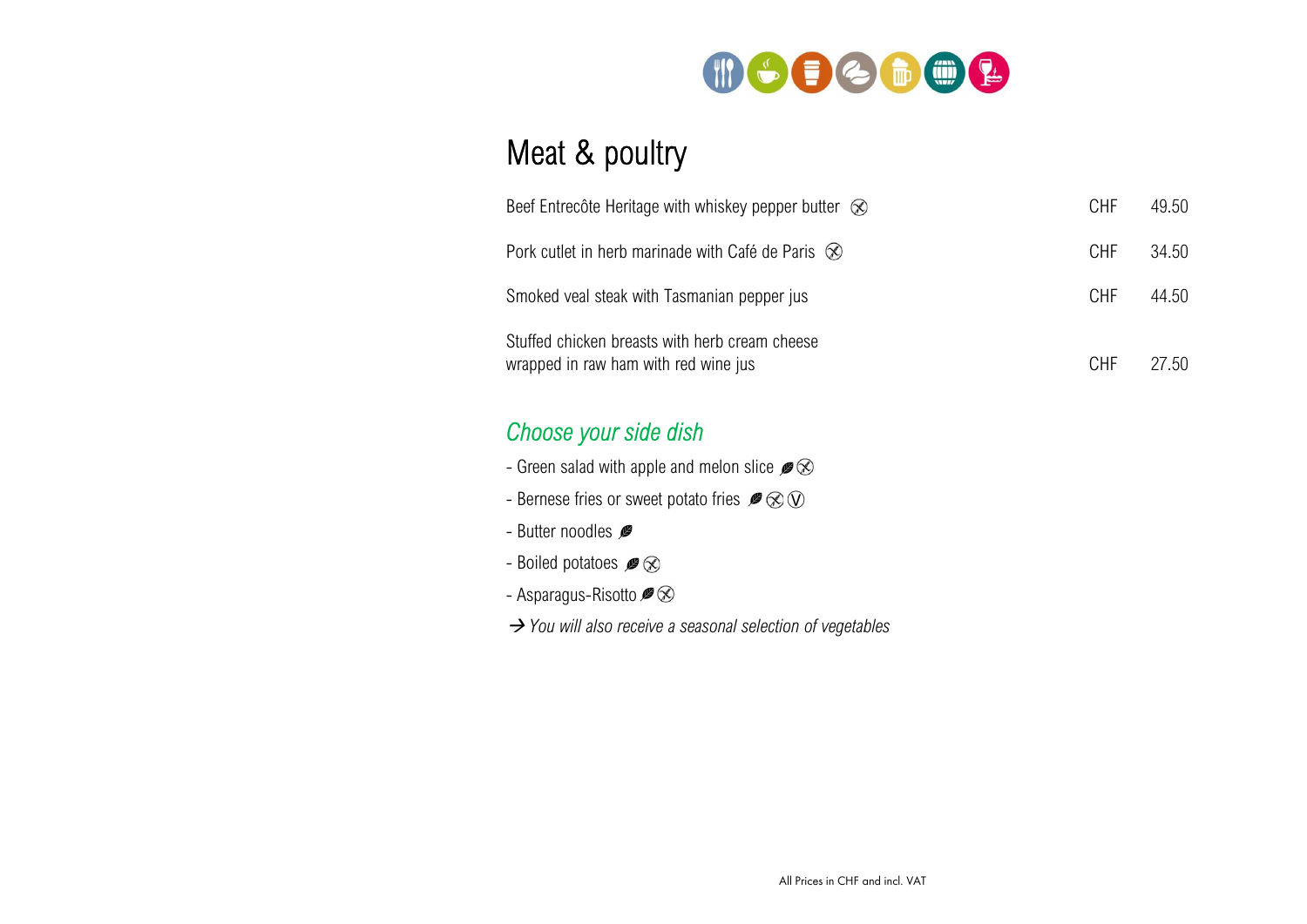

### **Desserts**

| Homemade bounty ice cream with fresh strawberries $\mathcal{L}$                            | CHF        | 11.50 |
|--------------------------------------------------------------------------------------------|------------|-------|
| Lukewarm chocolate brownie<br>with homemade elderflower ice cream                          | <b>CHF</b> | 9.50  |
| Buttermilk Pannacotta with Rhubarb compote $\mathcal{B} \otimes$<br>and glazed cashew nuts | <b>CHF</b> | 8.50  |
| $\rightarrow$ We would also be happy to bring you the ice cream menu                       |            |       |